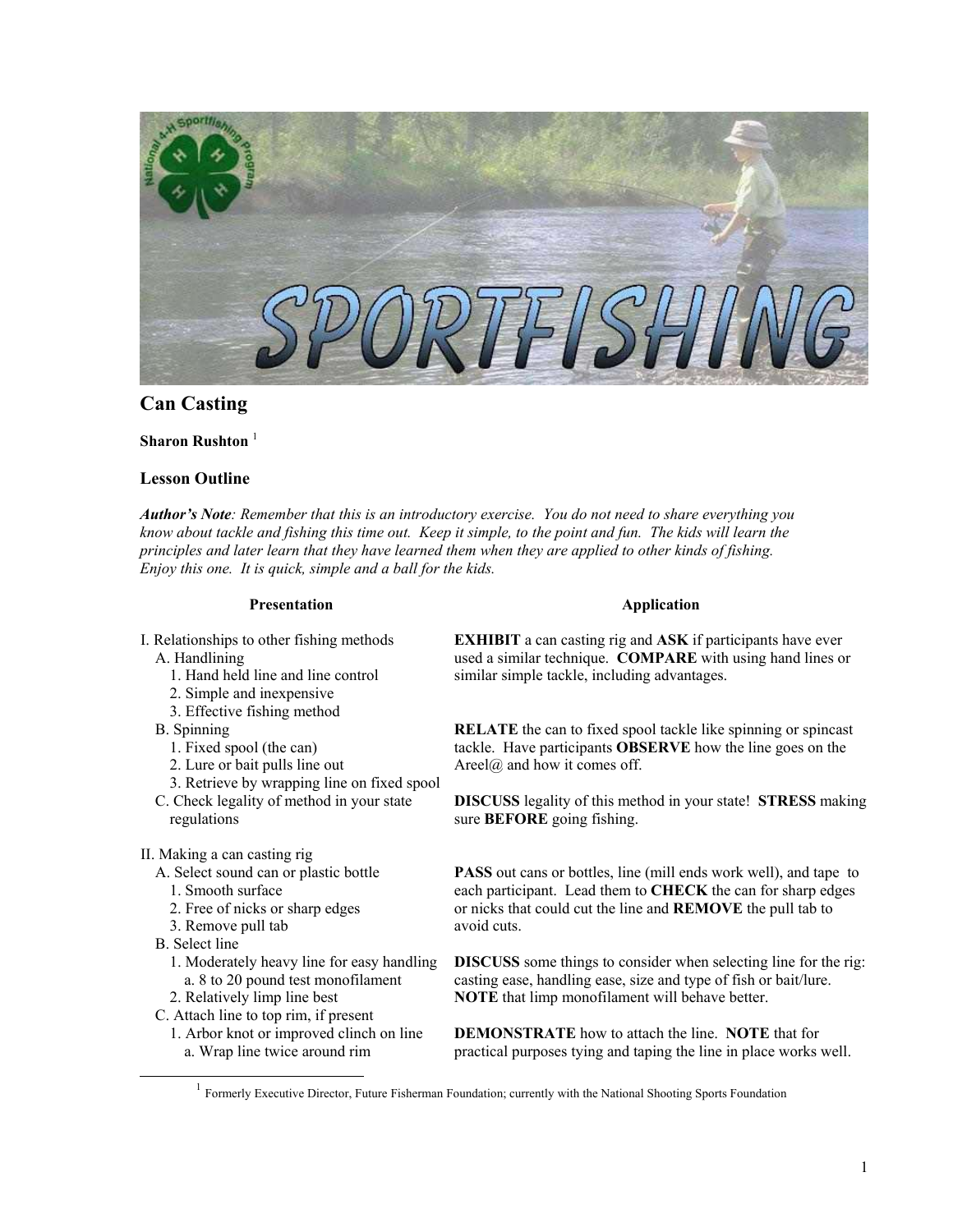- b. Tie line securely
- 2. Tape line to can
	- a. Several wraps of tape
	- b. Both ends of line covered
	- c. Duct tape or electrical tape
- d. Mark Ahandle $@$  area with tape
- D. Wind line onto bottom half of can 1. Leave Ahandle  $\omega$  clear of wraps
	- 2. Wind same direction as line comes off spool
	- 3. Neat, firm wrapping best
- E. Attach casting plug or sinker

III. Using the can casting rig

- A. Throwing method
- 1. Short distance, accurate method 2.
- Similar to tossing a ball or ring
	- 3. Procedure
		- a. Hold can by Ahandle@
		- b. Point can toward target
		- c. Place practice plug in throwing hand
		- d. Toss plug toward target
		- e. Control line with Areel@ hand
	- B. Pendulum method
		- 1. Longer cast, good accuracy with practice
		- 2. Greater control needed
		- 3. Casting process
			- a. Grasp can by Ahandle $@$
			- b. Point can toward target
		- c. Strip off about forearm=s length of
- line
	- d. Grasp line with throwing hand
	- e. Swing line like pendulum
	- 1) Back by dropping arm down, back 2) Forward by raising , extending arm
	- f. Release line as it accelerates toward target
	- g. Follow through, can pointed at target h. Control line with hand
	- C. Sling method

1. Longest cast, practice needed for good accuracy

- 2. Coordination necessary for good results
- 3. Greater danger of hitting other kids
- 4. Casting process
	- a. Grasp can by Ahandle@
	- b. Point can toward target
	- c. Strip off about forearm=s length of
- line
- d. Hold hand perpendicular to body 1) Upper arm about 45 degrees from body
	- 2) Forearm just below horizontal
	- 3) Swing with elbow and wrist
- e. Swing plug in arc
	- 1) Upward in front of body

**ILLUSTRATE** using tape to define the Areel=s handle. $\omega$ 

**STRESS** getting both ends of the line anchored securely.

**DEMONSTRATE** winding the line smoothly and evenly on the reel end (the part beyond the hand holding the can) of the rig. **NOTE** that winding the same direction as the line coming off the spool keeps line twist and snarls to a minimum.

Help participants **SELECT** and **ATTACH** a suitable casting plug or sinker.

**DEMONSTRATE** the direct throwing method of close quarters casting and have each participant **TRY** the method for themselves until they are satisfied with it.

**DEMONSTRATE** and have the participants **TRY** the pendulum method to get a bit more distance in their casts. **NOTE** that this method requires a bit more control but is similar in process to the earlier one.

**NOTE** that the line should clear the ground when it is swung to its lowest point.

Have participants **STUDY** the motion and the movements of the arm to make the motion before attempting it themselves. Be prepared to **ASSIST** those having trouble getting the swing under control.

**DEMONSTRATE** the sling method of casting. Make sure that participants are well separated before they use this method.

**NOTE** that this method greatly increases line and lure speed when done properly and allows very long casts, but that it demands good coordination and practice for success.

**DEMONSTRATE** and **POSE** the arm positions and motions without a line or lure. Have participants **PRACTICE** the movement, imagining a line and lure.

**CAUTION** that the lure swinging through the arch is moving very fast and could hurt someone if they were hit by it.

**DEMONSTRATE** the release and it similarity to what they have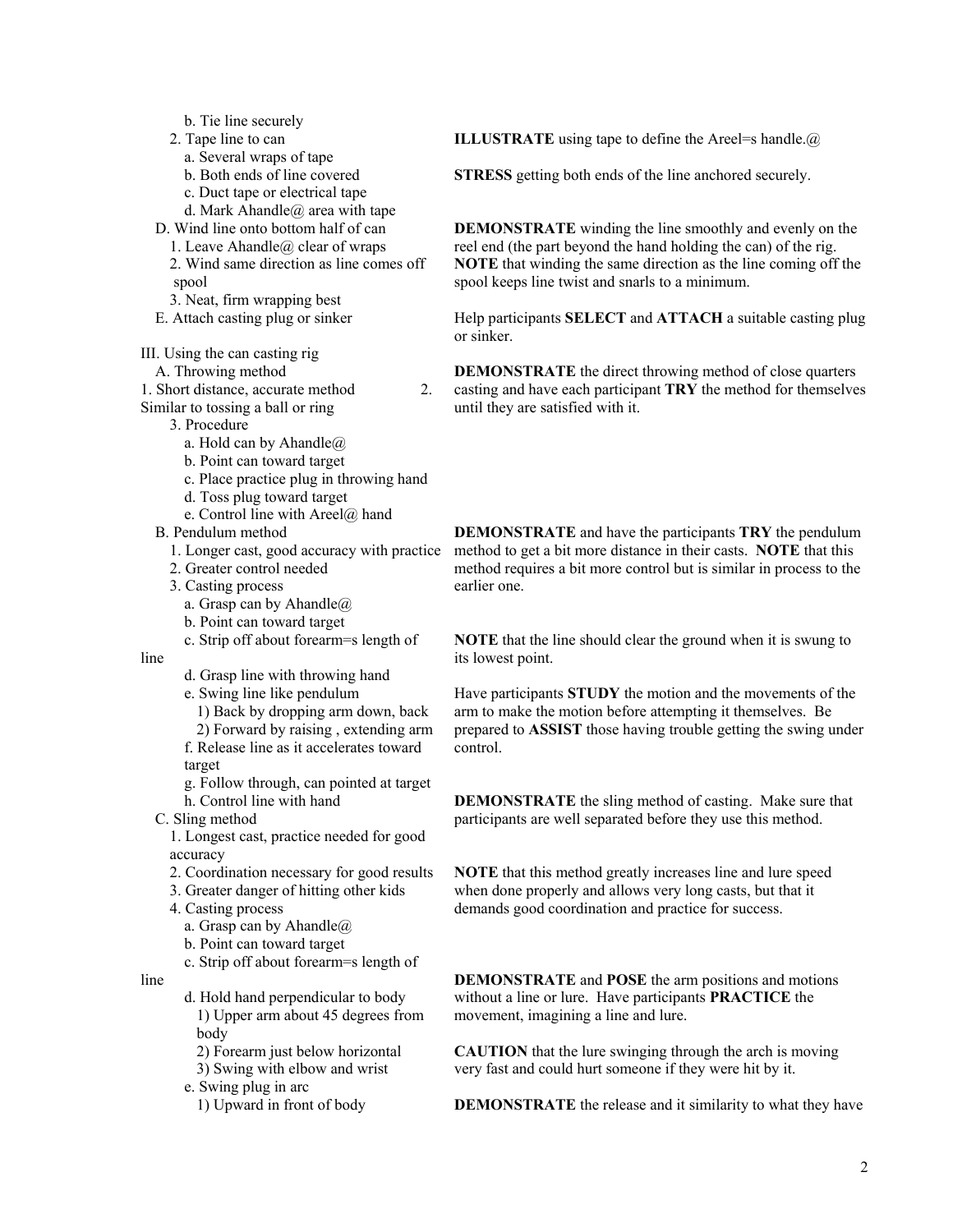- 2) Downward behind body
- f. Release line
	- 1) Exaggerate swing on cast
	- 2) Extend arm toward target
- 3) Release line
- g. Follow through, can pointed at target
- h. Control line with can hand

IV. Fishing with can casting

- A. **Caution**: safety first
	- 1. Demonstrate ability
	- 2. Adequate space
- B. Useful with baits or lures fished slowly
- C. Casting hand retrieves line and plays fish

already learned. Have teen or junior leaders **ASSIST** anyone who is releasing early (thrown into the ground) or late (thrown very high or even behind the caster).

**STRESS** the importance of safety with this technique, particularly being conscious of where the hook and sinker are at all times.

**NOTE** that this type of equipment can be used effectively with bait or with lures that are best when fished very slowly.

#### **Summary Activity**

Set up a series of targets (3-10) of various sizes and at various distances. Some of these should be close and easy and others should be more challenging. Set a number of casts per target and allow all the participants to have the same number of attempts, recording hits (inside the target) and misses (outside the target). It is often wise to offer at least one station where the objective is to cast as far as possible, too. This helps the youngster who can cast a long ways but does not have excellent accuracy. Arrange some set of awards for the activity, making sure that everyone receives something in the process.

# **Lesson Narrative**

Can casting is an excellent method of introducing casting principles before getting into discussion of different types of rods and reels and their applications in fishing. The hands-on exercise in can casting has a strong relationship with the forces involved in other types of casting, particularly those that use fixed spools, e.g. spincasting and spinning. It begins to develop timing and a sense of touch that are very important in methods introduced later.

Can casting is common in many parts of the world. It is an advanced form of handlining. Some people do not have access to rods and reels, but they have access to line and terminal tackle like hooks and sinkers. Early anglers used hand lines, where the line was simply coiled in the hand and the hook or lure was thrown into the water allowing the line to pay out from the coils. That method is still in use in many regions today, and it still catches fish. Once a fish eats the bait or grabs the lure, the line is simply pulled in hand over hand to bring the fish to shore or boat. Commercial fishermen even used the technique with multiple hooks, coiling the line in a tub as they laid a line of baits for fish like cod.

Can casting is a form of handlining that permits the angler to cast rather than simply let the currents or movement of a boat or raft move the bait or lure. Some people in the United States and many in other parts of the world have discovered that this technique can be effective as well as inexpensive. The tackle is simple B a can, bottle (not recommended) or similar smooth object is used as a reel. Line is attached to it and wound onto the spool neatly. Appropriate terminal tackle is attached, then the baited hook or lure is cast using the arms to provide the power.

Can casting works in a way similar to a spinning reel. The fixed spool holds the line. The momentum of the bait or lure pulls the line off the spool. Good can casters can rival spinning tackle in distance. A word of caution is advised. Always make sure this method is legal before using it. Some states require that a rod be used in order for the fishing to be considered recreational. In states where can casting is legal, participants can use this method very inexpensively. All it requires is the can, some line, a hook, perhaps a sinker or float, and some bait. All of that might cost less than \$1.00 to get you started.

# **Making a Can Casting Rig**

Start with a sound, washed soda bottle (no beer cans please!) or a plastic bottle with a lid. You can have kids bring their own or you can save some for the purpose. Have the kids check to make sure that the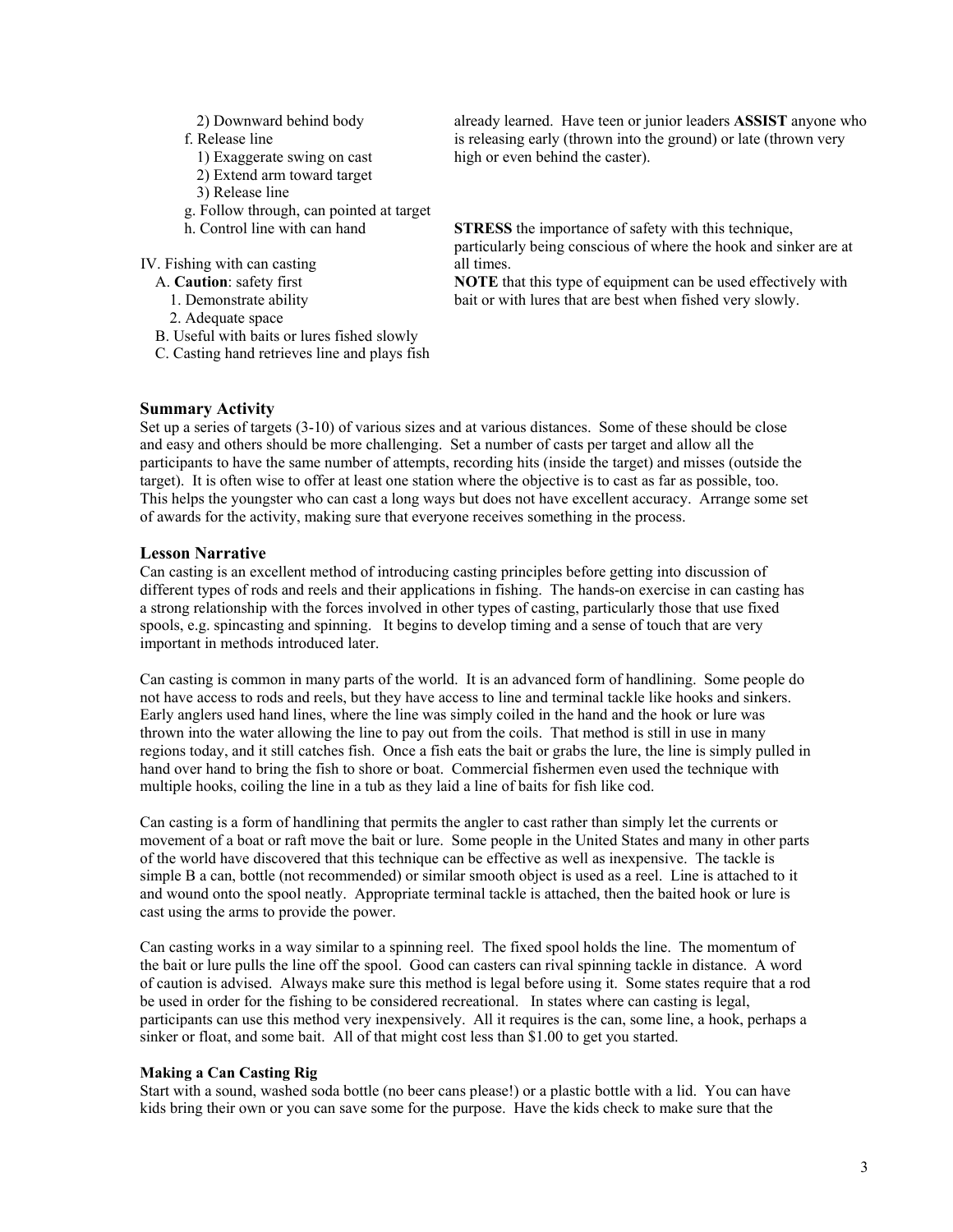surface is smooth without nicks or sharp edges that might catch or cut the line. On cans you may want to remove the pull tab to reduce the number of objects that could snarl the line.

Select an appropriate line. Mill ends work great for this purpose. Because monofilament tends to cut flesh, outfits that are to be used for actual fishing should have moderately heavy line. For exercise purposes, lighter lines will permit longer, easier casting. In general, lines in the 8 to 20 pound test class are about right for actual fishing. They are heavy enough to be handled easily, but light enough to get good casting distance. Limp monofilament line lies better on the spool and is somewhat easier for kids to handle when spooling and tying knots.

If using a soda can with a reduced size rim, that makes an excellent place to attach the line. For instructional purposes, the easiest approach is to simply to wind the tag end of the line around the recessed rim two or three times, then bind it in place with a piece of electrical tape or duct tape. Just make sure that both ends of the mono are caught under the tape. For fishing, the line can be attached with an arbor knot or an improved clinch knot tied around the line. If a knotting approach is used, avoid discussion of the knots, just show them the one you want to use and have plenty of help handy to assist in tying them.

If the taping approach is used, tape both the tag end and the end of the standing line to the can with several turns of tape. The tape can even be used to provide a marker for the handle end of the can and remind kids that they should not wind line back any further than the leading edge of the tape.

Once the line is attached, it can be wound on the can neatly and compactly from the Ahandle@ part of the can to about  $3/8$  to 2 inch behind the rounded edge on the bottom. Be sure to leave the Ahandle@ clear of line wraps, since that is where you will be holding the can. Ideally the line should go on the can in the same direction in which it was wound on the spool. That will minimize line twist and snarls. Finish the rig by attaching the terminal tackle. For instruction, use a good sized practice plug or a sinker in the 3/8 to 2 ounce range.

#### **Using the Can Casting Rig**

Now that the rigs are made, it is time to start casting! Three methods are commonly used. We will use all three, going from the most simple and easiest to learn to the most demanding. Each of them has some similarity to techniques that will be used later, but we will not spend any time on those techniques unless they are introduced by kids or questions are asked.

**The Throwing Method** B Many can casters prefer this straight-forward method. Holding the can in your non-dominant hand (not the one you usually use or throw things with), point it toward the target. With the casting plug or sinker in your dominant hand, simply toss the plug or sinker toward the target. An underhand toss is usually more accurate and will give a more gentle presentation when fishing, but an overhand throw can also be effective. The hands can be used to control the flow of the line by placing a finger on the spool if desired. If you are good at tossing rings or balls or at shooting foul shots, this method should be simple.

**The Pendulum Method** B This method is like the one before except that a longer length of line is allowed to hang from the fingers of the casting hand. The can is gripped as before, but about a forearm=s length of line is stripped off and held in the casting hand. The lure should be well above the ground and out from the body. With the line held in front of you and your forearm parallel to the ground, drop the hand down and swing it backward (toward your back). Be careful here not to swing too violently or the casting plug may come around and hit you. When your arm is extended behind you, swing it forward and flick the wrist toward the target, releasing the line. If the kids have trouble getting a casting rhythm have them practice swinging the plug in a pendulum arc.

An alternative method is to simply hold a finger on the line near the lure, swinging the arm back to load it for a cast. Next swing the arm forward toward the target, releasing the finger holding the line as the can is about parallel with the ground. The first method is very similar to the Aflipping $@$  technique that will be learned later. The second closely mimics the underhand cast.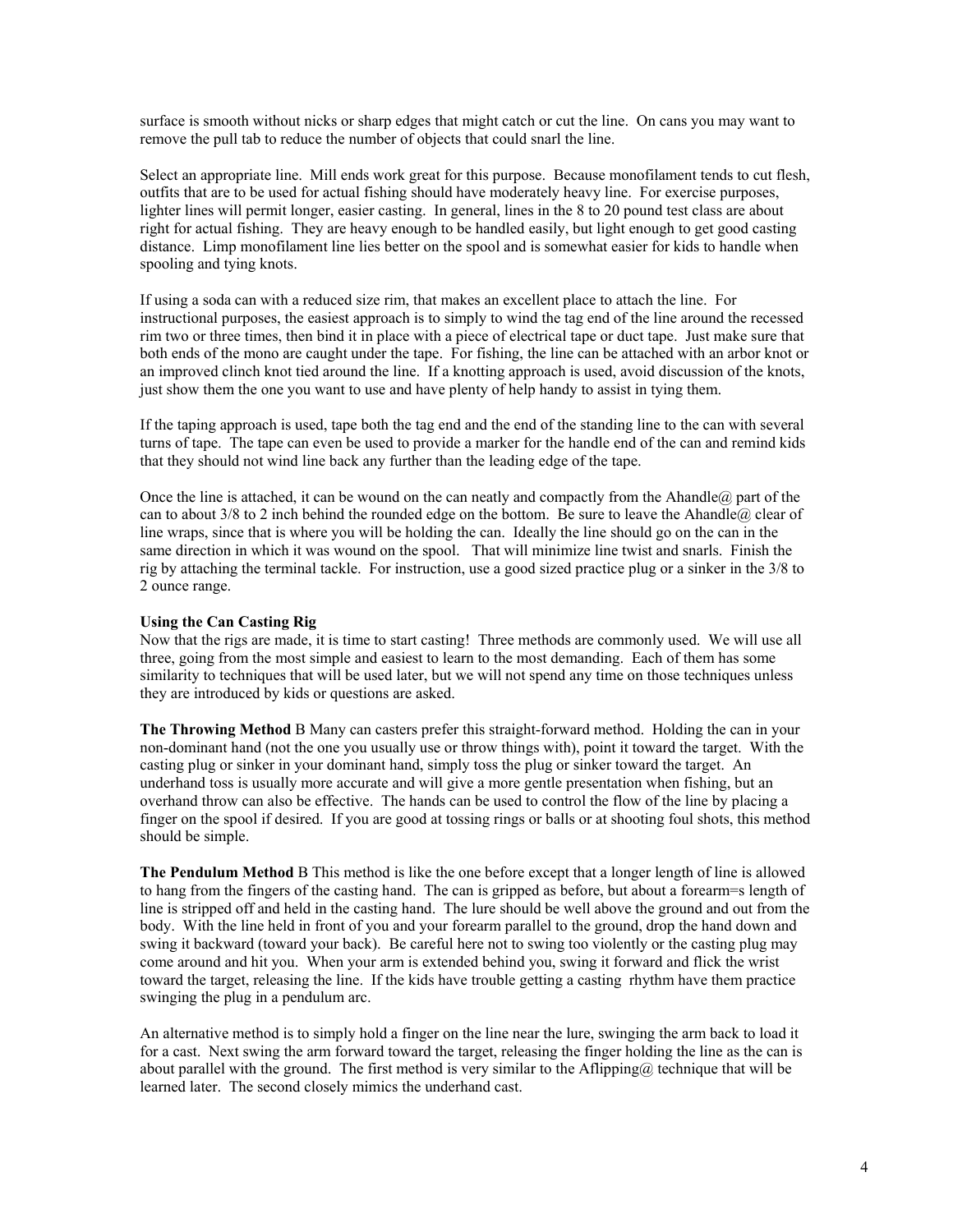On both of them, timing is the critical element. If the lure pounds hard into the ground, the release was too early. If it tends to sail very high it was too late. If it goes straight up or even backward, it was extremely late. Use a positive coaching technique to help the kids learn what to do. Be very careful to use positive language and to teach the positive technique, avoiding the negative or the Awhat you did wrong@ approach.

**The Sling Method** B Nearly everyone knows about a shepherd with a sling and a rock slaying a giant, not to mention a lion and a bear. The principle is that the leather sling elongates the arm and stores more energy as it is accelerated in around the fingers. The same principle applies in this, the hardest method but the one with the longest casting potential. This method should be used carefully and well away from other people, windows, overhead wires and similar obstructions. Accurate once learned, this one often produces some stray shots early on. Start with the can held by the handle in the non-dominant hand. With about a forearm=s length of line between the fingers and the casting plug and the elbow slightly below horizontal, begin swinging the plug in a vertical circle around the fingers. The power is provided by the elbow and the wrist. Once the plug is moving fast enough for your satisfaction, simply release the line as the plug is moving forward toward the target. Additional control can be gained by exaggerating the final swing and extending the arm into the cast and toward the target.

#### **Can Cast Fishing**

Safety is always a concern with youth programs and the user of the can casting technique in actual fishing brings several issues to the fore. Before they do any fishing with this technique, the youngsters should demonstrate an ability to cast safely. Adequate space is a bit more critical with this technique than it is with rods and reels, primarily because an erratic cast may go in an unpredictable direction. In addition, it might be wise for the anglers to wear a leather glove on the casting hand to prevent line cuts.

Can casting is most useful for bait fishing or for lures that are at their best when fished very slowly. Since the line is retrieved directly by the casting hand and fish are played with the hands the direct connection to the fish may prove to be very exciting. Be sure to caution the youngsters about wrapping the line around their hands or fingers, particularly where large fish might be encountered.

The casting event suggested in the summary activity is an excellent way to wrap up a session on can casting.

# **Exhibit or Sharing Suggestions**

- 1. Demonstrate the can casting technique with another group of young people. Lead them in a discussion of the technique and how it might be used.
- 2. Explore hook and line fishing methods around the world. Prepare an illustrated talk or demonstration on those methods ad share it with your group or another group that might be interested.
- 3. Prepare a set of posters showing how each of the can casting techniques is accomplished. Use them to assist your leader the next time the program is taught.

# **Community Service or Giving Back Activities**

- 1. Lead another group, like a Boys or Girls Club or members at a local community center, in making and using can casting rigs (check local laws first).
- 2. Lead or assist in taking a youth group fishing using this technique or others accessible to you.
- 3. Include can casting, plastic bottle casting, and various can crafts in the recycling-reuse program of your community. Emphasize that reuse is even better than recycling and that once reused the items still can be recycled if desired.

# **Extensions or Ways of Learning More**

Consider the principles involved in can casting. Compare those principles with the other types of casting that will be learned later in the program. Note that lengthening the arc on the swing of the plugs in can